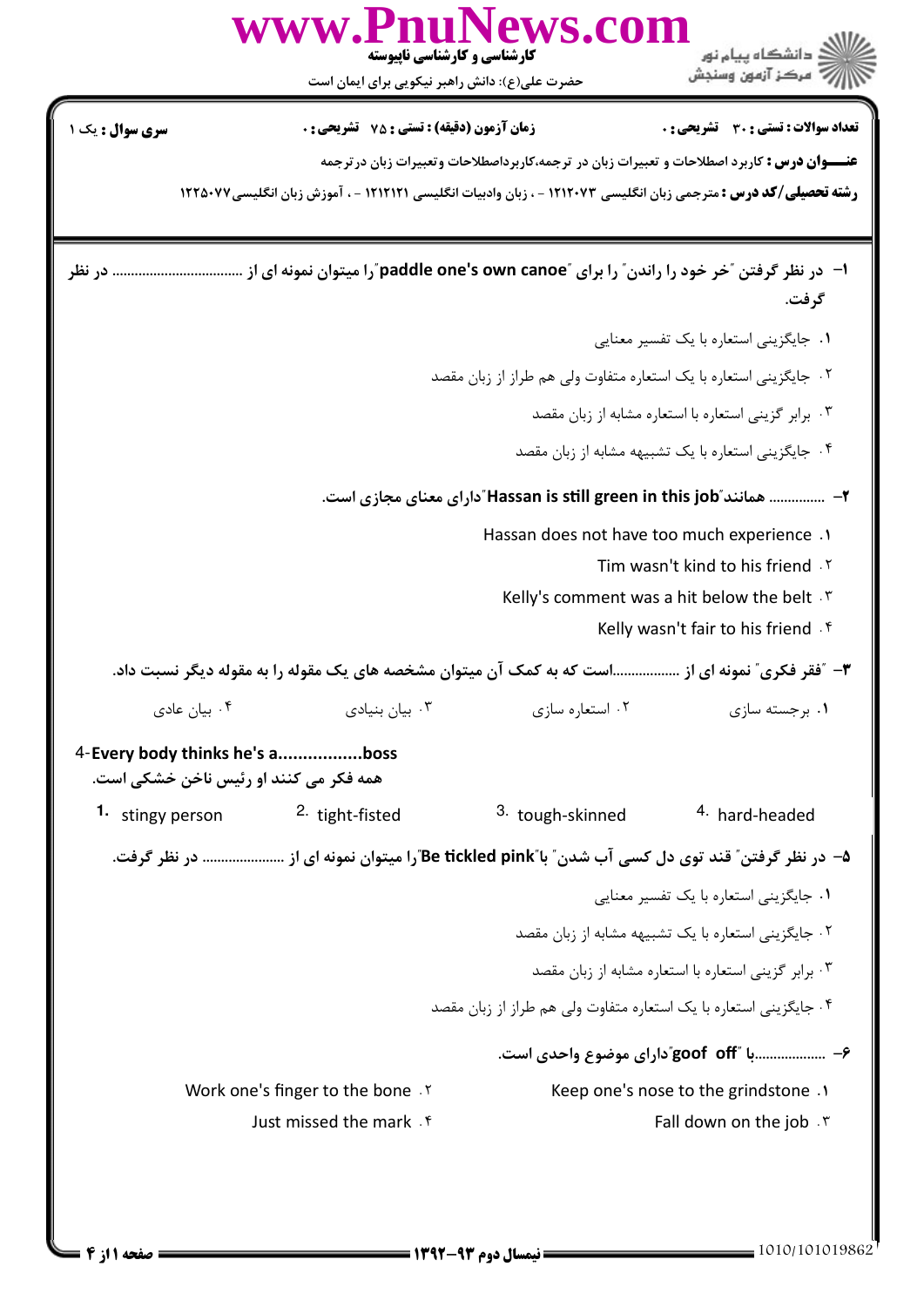|                                                                                             | کارشناسی و کارشناسی ناپیوسته                                                                                           | ews.com                                           | د دانشگاه پيام نور                                                                                 |  |
|---------------------------------------------------------------------------------------------|------------------------------------------------------------------------------------------------------------------------|---------------------------------------------------|----------------------------------------------------------------------------------------------------|--|
|                                                                                             | حضرت علی(ع): دانش راهبر نیکویی برای ایمان است                                                                          |                                                   | " مرڪز آزمون وسنڊش                                                                                 |  |
| سری سوال : ۱ یک                                                                             | <b>زمان آزمون (دقیقه) : تستی : 75 ٪ تشریحی : 0</b>                                                                     |                                                   | <b>تعداد سوالات : تستی : 30 ٪ تشریحی : 0</b>                                                       |  |
|                                                                                             |                                                                                                                        |                                                   | <b>عنـــوان درس :</b> کاربرد اصطلاحات و تعبیرات زبان در ترجمه،کاربرداصطلاحات وتعبیرات زبان درترجمه |  |
|                                                                                             | <b>رشته تحصیلی/کد درس :</b> مترجمی زبان انگلیسی ۱۲۱۲۰۷۳ - ، زبان وادبیات انگلیسی ۱۲۱۲۱۲۱ - ، آموزش زبان انگلیسی۱۲۲۵۰۷۷ |                                                   |                                                                                                    |  |
|                                                                                             |                                                                                                                        |                                                   | ۷-  را می توان معادل انگلیسی ّیک اشتباه لپی است″ در نظر گرفت.                                      |  |
|                                                                                             | It's just the slip of the tongue . Y                                                                                   |                                                   | I let the cat out of the bag .                                                                     |  |
|                                                                                             | I lost the thread of speech. $f$                                                                                       |                                                   | Me and my big mouth $\cdot$ $\cdot$                                                                |  |
|                                                                                             |                                                                                                                        |                                                   | ٨-   با موضوع "Knowledge" همخواني دارد.                                                            |  |
|                                                                                             |                                                                                                                        | Lip-honour costs little, yet may bring in much .1 |                                                                                                    |  |
|                                                                                             | The stone that lies not in your gate breaks not your toes .Y                                                           |                                                   |                                                                                                    |  |
|                                                                                             | When the fox preaches, then beware of your geese.<br>Wit without learning is like a tree without fruit . f             |                                                   |                                                                                                    |  |
|                                                                                             |                                                                                                                        |                                                   |                                                                                                    |  |
|                                                                                             |                                                                                                                        |                                                   | ۹– …………… را می توان معادل" او آدم دهن بینی است" در نظر گرفت.                                       |  |
|                                                                                             | He's a yes-man.                                                                                                        |                                                   | He's a copycat $\cdot$                                                                             |  |
|                                                                                             | He's a loner . f<br>He's a good sport $\cdot$ $\cdot$                                                                  |                                                   |                                                                                                    |  |
|                                                                                             |                                                                                                                        |                                                   | ∙ا− از لحاظ تصوير سازي با "Be on top of air" تناسب بيشتري دارد.                                    |  |
| ۰۲ در ابرها سیر کردن                                                                        |                                                                                                                        |                                                   | ۰۱ در آسمان هفتم سیر کردن                                                                          |  |
| ۴. با دمش گردو می شکست                                                                      |                                                                                                                        |                                                   | ۰۳ در آسمانها سیر کردن                                                                             |  |
|                                                                                             | 1۱– استفاده از کلمه   remains بجای corpse را میتوان نمونه ای از  در نظر گرفت.                                          |                                                   |                                                                                                    |  |
| Proverb . ۴                                                                                 | euphemism . r                                                                                                          | Metaphor . ٢                                      | Idioms .1                                                                                          |  |
|                                                                                             |                                                                                                                        |                                                   | ۱۲ – "Bark up the wrong tree" را می توان نمونه ای از  در نظر گرفت.                                 |  |
| Proverb . f                                                                                 | Idiom . ٣                                                                                                              | Metaphor Y                                        | Euphemism .1                                                                                       |  |
|                                                                                             | "go to the nuts and bolts"                                                                                             |                                                   | <b>۱۳</b> - کدامیک از موارد زیر مناسبترین شیوه برای برگردان مورد زیر است؟                          |  |
| ۰۲ برابر گزینی تشبیهه با یک استعاره<br>۰۱ برابر گزینی تشبیهه مشابه از زبان مقصد             |                                                                                                                        |                                                   |                                                                                                    |  |
| ۰۴ جایگزینی استعاره با یک تشبیهه مشابه از زبان مقصد                                         |                                                                                                                        |                                                   | ۰۳ جایگزینی استعاره با یک تفسیر معنایی                                                             |  |
| 14-A:You're trying to taking your brother to the movies.<br>B: Tha's right. He's so boring. |                                                                                                                        |                                                   |                                                                                                    |  |
| 1. pitch in                                                                                 | 2. worm out of                                                                                                         | 3. brush up on                                    | <sup>4</sup> stick with                                                                            |  |
|                                                                                             | 15-The insurance company gave her a                                                                                    |                                                   |                                                                                                    |  |
| <sup>1</sup> fair shake                                                                     | <sup>2.</sup> top banana                                                                                               | 3. blackleg                                       | 4. black sheep                                                                                     |  |
| = صفحه 12; 4                                                                                |                                                                                                                        |                                                   | 1010/101019862                                                                                     |  |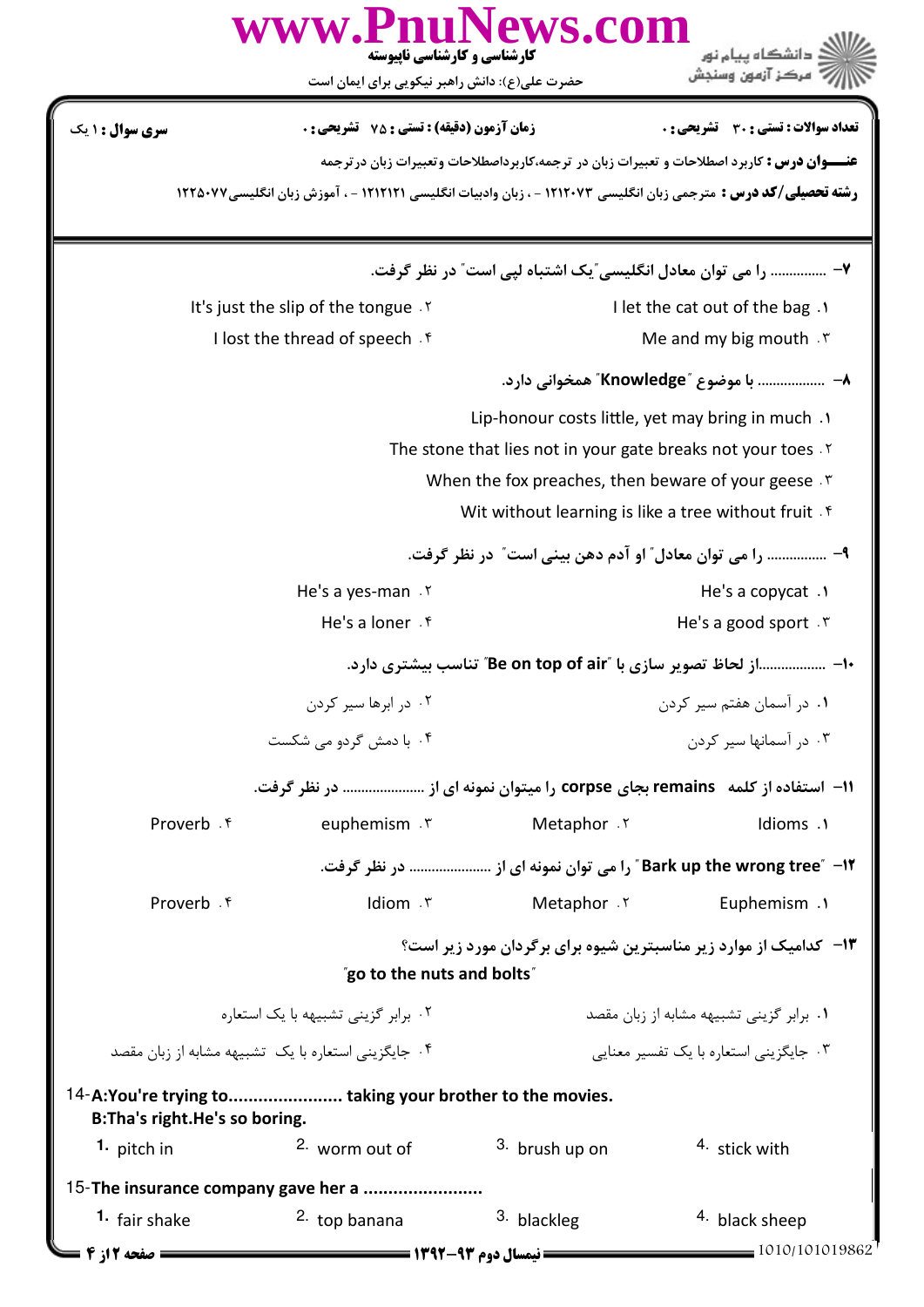|                                                                                           | www.PnuNews.com                                  | کارشناسی و کارشناسی ناپیوسته<br>حضرت علی(ع): دانش راهبر نیکویی برای ایمان است | مركز آزمون وسنجش                                                                                                       |  |
|-------------------------------------------------------------------------------------------|--------------------------------------------------|-------------------------------------------------------------------------------|------------------------------------------------------------------------------------------------------------------------|--|
| <b>سری سوال :</b> یک                                                                      | <b>زمان آزمون (دقیقه) : تستی : 75 تشریحی : 0</b> |                                                                               | <b>تعداد سوالات : تستی : 30 ٪ تشریحی : 0</b>                                                                           |  |
|                                                                                           |                                                  |                                                                               | <b>عنـــوان درس :</b> کاربرد اصطلاحات و تعبیرات زبان در ترجمه،کاربرداصطلاحات وتعبیرات زبان درترجمه                     |  |
|                                                                                           |                                                  |                                                                               | <b>رشته تحصیلی/کد درس :</b> مترجمی زبان انگلیسی ۱۲۱۲۰۷۳ - ، زبان وادبیات انگلیسی ۱۲۱۲۱۲۱ - ، آموزش زبان انگلیسی۱۲۲۵۰۷۷ |  |
| 16-Bob He doesn't know what's going on.                                                   |                                                  |                                                                               |                                                                                                                        |  |
| 1. is as sharp as a tack                                                                  |                                                  | <sup>2.</sup> keeps a stiff upper lip                                         |                                                                                                                        |  |
| 3. is out to lunch                                                                        |                                                  | 4. crashes a party                                                            |                                                                                                                        |  |
|                                                                                           |                                                  |                                                                               | ۱۷- نام حیوان در گزینه  دارای معنای مجازی است و به شیوه لفظی قابل ترجمه نیست.                                          |  |
|                                                                                           |                                                  |                                                                               | He was a scapegoat .                                                                                                   |  |
|                                                                                           |                                                  |                                                                               | It's raining cats and dogs . Y                                                                                         |  |
|                                                                                           |                                                  |                                                                               | He that's bitten by a serpent, is afraid of a rope . T                                                                 |  |
|                                                                                           |                                                  |                                                                               | Don't count your chickens before they're hatched f                                                                     |  |
| 18-He's always and doesn't know the answer.                                               |                                                  |                                                                               |                                                                                                                        |  |
| <sup>1</sup> the top dog                                                                  | <sup>2.</sup> tight-fisted                       | $3.$ is pushy                                                                 | 4. off base                                                                                                            |  |
| 19-Jane and loved by every one.                                                           |                                                  |                                                                               |                                                                                                                        |  |
| 1. is the cream of the crop                                                               |                                                  | <sup>2.</sup> is wet behind the ear                                           |                                                                                                                        |  |
| 3. is out of sorts                                                                        |                                                  | 4. is on top of the world                                                     |                                                                                                                        |  |
| 20-Paul and his wifeWhatever he wants to do, his wife does too.                           |                                                  |                                                                               |                                                                                                                        |  |
| 1. are in Dutch                                                                           |                                                  | <sup>2.</sup> fly off the handle                                              |                                                                                                                        |  |
| 3. see eye to eye                                                                         |                                                  | 4. are hot headed                                                             |                                                                                                                        |  |
| 21-Bill will help you in time of trouble matches with                                     |                                                  |                                                                               |                                                                                                                        |  |
| 1. give you the shirt off his back.                                                       |                                                  |                                                                               | 2. go to the bat for you.                                                                                              |  |
| 3. give you a piece of his mind.                                                          |                                                  |                                                                               | 4. jump down your throat.                                                                                              |  |
| 22-Everyone who attended the party wore                                                   |                                                  |                                                                               |                                                                                                                        |  |
| 1. soft-soap                                                                              | <sup>2.</sup> soup and fish                      | 3. wet blanket                                                                | <sup>4</sup> kettle of fish                                                                                            |  |
| 23-The new secretary She talks endlessly and can't find enough time to finish the report. |                                                  |                                                                               |                                                                                                                        |  |
| 1. makes no bones about it                                                                |                                                  | <sup>2.</sup> eats her heart out                                              |                                                                                                                        |  |
| 3. turns a blind eye                                                                      |                                                  | $4.$ has a big mouth                                                          |                                                                                                                        |  |
| 24-In that difficult and competitive buisness they're like                                |                                                  |                                                                               |                                                                                                                        |  |
| 1. red herring                                                                            |                                                  | <sup>2.</sup> baker's dozen                                                   |                                                                                                                        |  |
| 3. babe's in the woods                                                                    |                                                  | 4. conscious objector                                                         |                                                                                                                        |  |
|                                                                                           |                                                  |                                                                               |                                                                                                                        |  |
| ـــ صفحه ۱۳ ; ۴                                                                           |                                                  |                                                                               | 1010/101019862                                                                                                         |  |